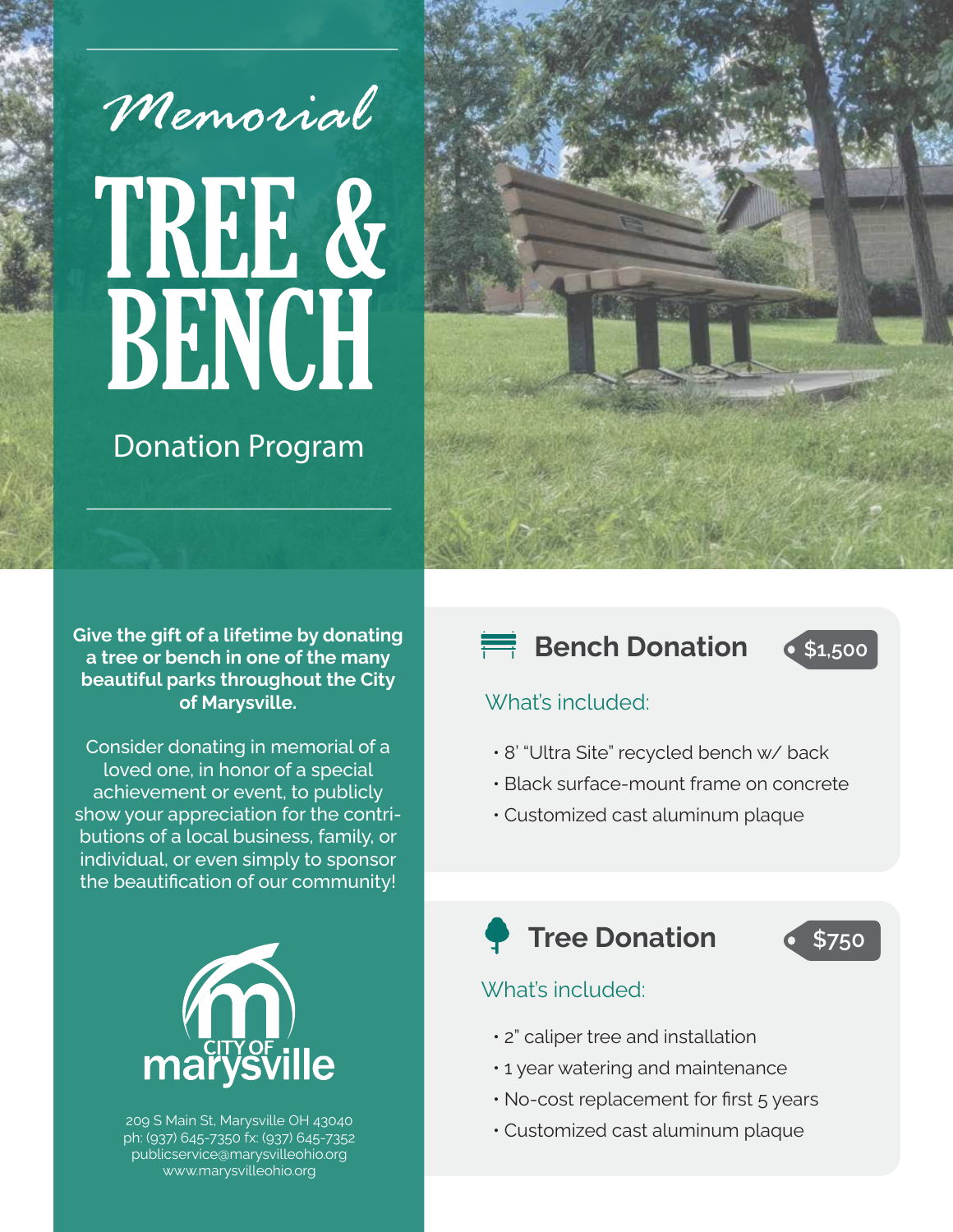

The City of Marysville's Memorial Tree and Bench Donation program offers groups and individuals the opportunity to publicly memorialize friends or love ones, commemorate important events, or simply donate a beautiful and functional gift for the public good. Your donation will serve as a lasting memory that will be enjoyed and utilized by members of the community of all ages and abilities! Take a look at the examples below and the information on the Memorial Tree and Bench Donation Order form, and let us know if you have any other questions!

#### EXAMPLE PHOTOGRAPHS



Installed 8" Ultra Site" benches will be installed in a manner similar to the photograph above. Exact size of concrete pad may differ depending on site conditions. A  $3''$  tall by 10" wide cast aluminum plaque will be affixed directly to the front side of the bench in a central location of the back rest.



2" caliper ball and burlap trees will be installed in a similar manner to the tree shown above. A 9" wide by 9" tall cast aluminum plaque may be mounted to either a concrete or stone base, or an aluminum stake, depending on site conditions and/or material availability.

#### EXAMPLE PLAQUE LAYOUTS



The above diagram is an example of the layout of the plaque that will be installed on the bench. 3 lines of custom text (30 characters each) is permitted. You may indicate your preferred text on the attached order form, or you may provide a separate sheet indicating your custom text.



Tree donation plaques are limited to 2 lines of customizable text. The above example is a traditional way of laying out the plaque, however you may indicate a more customized message on the order form or attached sheet. The 3 and 4th lines on the plaque will be reserved for the tree name.